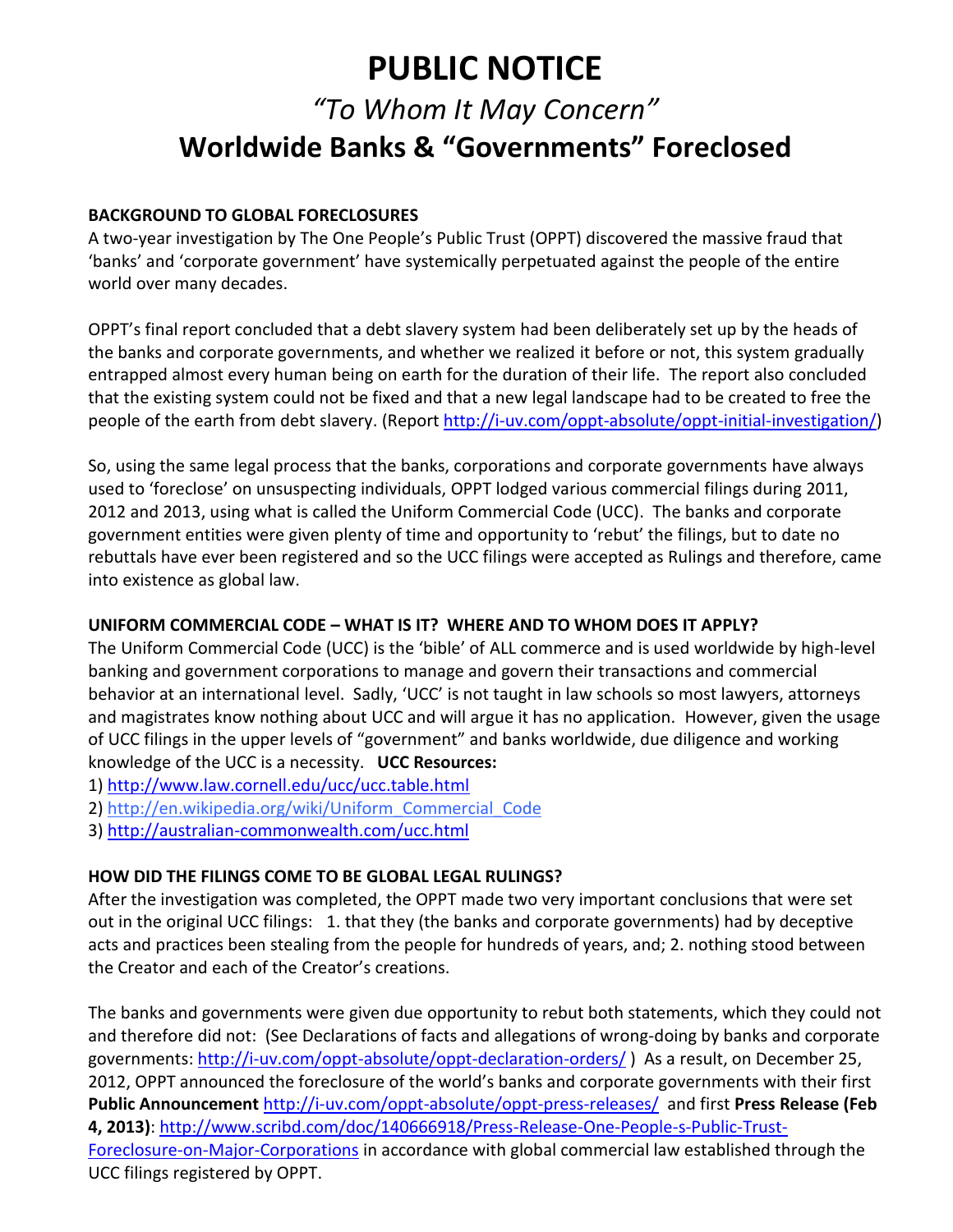### **TWO EXCERPTS FROM THE ORIGINAL FILINGS:**

**You can find the documents listed here at the Washington DC UCC Registry:**  <https://gov.propertyinfo.com/DC-Washington/> (Free Login UN: OPPT PW: opptiuv )

#### *Refer: TRUE BILL: WA DC UCC Doc# 2012114776 - Oct 24 2012* **Bank Charters Cancelled:**

"Declared and ordered irrevocably cancelled; any and all charters for Bank of International Settlements (BIS) members thereto and thereof including all beneficiaries, including all certain states of body owning, operating, aiding and abetting private money systems, issuing, collection, legal enforcement systems, operating SLAVERY SYSTEMS ...commandeering lawful value by unlawful representation..."

## *Refer: DECLARATION OF FACTS: UCC Doc # 2012127914 - Nov 28 2012* **Government Charters Cancelled:**

"...That any and all CHARTERS, inclusive of The United States Federal Government, UNITED STATES, "STATE of ...", Inclusive of any and all abbreviations, idem sonans, or other legal, financial or managerial forms, **any and all international equivalents,** inclusive of any and all OFFICES, inclusive of any and all OFFICERS, PUBLIC SERVANTS, EXECUTIVE ORDERS, TREATIES, CONSTITUTIONS, MEMBERSHIP, ACTS, and any and all other contracts and agreements made thereunder and thereby, are now, void, *worthless, or otherwise cancelled, unrebutted; ..."*

## **WHAT DO THE UCC RULINGS MEAN FOR BANKS & CORPORATE GOVERNMENTS?**

All beings now act in the capacity of individual entities without a corporate safety net and with full personal liability for each and EVERY ACTION THEY TAKE under common law, protected and preserved by public policy UCC 1-103, and Universal law, the governing law laid out in the OPPT UCC filings. (Refer: WA DC UCC Ref Doc # 2012113593). Should any individual pursue any actions on behalf of a foreclosed Bank or "Government", causing another individual any damage as herein described, they in their individual and unlimited capacity are absolutely liable. Such actions may result in the receipt of a *Courtesy Notice.*

### **WHAT IS A COURTESY NOTICE?**

The *Courtesy Notice* contains the information of this flyer and offers terms and conditions for any future dealings an agent of a foreclosed entity may wish to have with you. Individuals are now downloading and sending *Courtesy Notices* worldwide; 64,000 were downloaded in the first two days following release in early Feb 2013. (See [http://i-uv.com/oppt-absolute/oppt-tools/which-courtesy-notice/\)](http://i-uv.com/oppt-absolute/oppt-tools/which-courtesy-notice/) *Share your Public Notices here:* www.pn.i-uv.com

#### **WHAT DOES THIS MEAN TO YOU? All People Declared Free of Debt**  *Refer: NOTICE OF DECLARATION OF ABSOLUTE TRUTH UCC# 2013032035)*

The final filing of the OPPT occurred on March 18, 2013. This document terminated all remaining manmade entities and returned all people of this planet to absolute freedom. In this document the creator is referred to as "absolute essence" and all creation's people are referred to as "absolute essence embodied". Article VI states..."I duly verify, with full responsibility and liability, by DECLARATION OF ORDER, that eternal essence IS made transparent and known by the DO'ing of any and all embodiment of eternal essence in eternal essence's universe, IS **free and free of debt, unrebutted."**

This means THERE IS NO DEBT. You have no debt... No one has debt... it is done. This includes your mortgage, credit card and car or student loan. There is simply NO MORE DEBT.